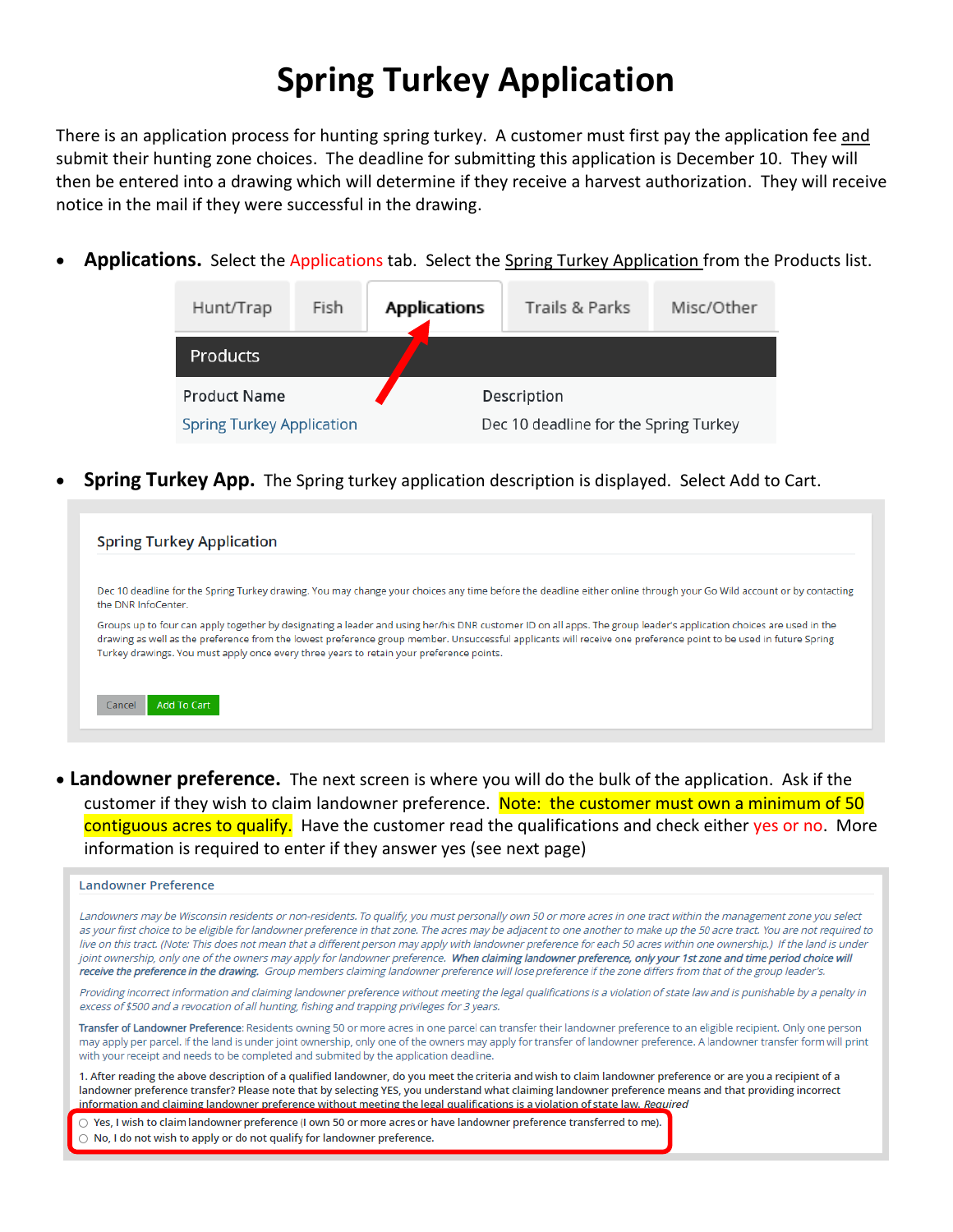- **Landowner Preference Questions.** You will select the following choices. Your answers will vary depending on the landowner situation. Here is an example:
	- #1 = YES [Customer wishes to claim landowner preference] or NO [they do not]
	- #2 = YES [the preference being transferred from someone else] or NO [customer is the landowner]
	- #3 = Select the county in which the customer is claiming this landowner preference.

|                                                                                                                              | 1. After reading the above description of a qualified landowner, do you meet the criteria and wish to claim landowner preference or are you a recipient of a<br>landowner preference transfer? Please note that by selecting YES, you understand what claiming landowner preference means and that providing incorrect<br>information and claiming landowner preference without meeting the legal qualifications is a violation of state law. Required |  |  |  |
|------------------------------------------------------------------------------------------------------------------------------|--------------------------------------------------------------------------------------------------------------------------------------------------------------------------------------------------------------------------------------------------------------------------------------------------------------------------------------------------------------------------------------------------------------------------------------------------------|--|--|--|
| $\bullet$ Yes, I wish to claim landowner preference (I own 50 or more acres or have landowner preference transferred to me). |                                                                                                                                                                                                                                                                                                                                                                                                                                                        |  |  |  |
|                                                                                                                              | $\circlearrowright$ No, I do not wish to apply or do not qualify for landowner preference.                                                                                                                                                                                                                                                                                                                                                             |  |  |  |
| 2. Landowner Transferred to this Customer Required                                                                           |                                                                                                                                                                                                                                                                                                                                                                                                                                                        |  |  |  |
|                                                                                                                              | $\circlearrowright$ Yes, I was given landowner preference by the landowner of the 50 or more contiguous acres and understand that I must complete and submit the<br>landowner transfer form that prints with the license receipt.                                                                                                                                                                                                                      |  |  |  |
| No. I am the landowner of the 50 or more acres.                                                                              |                                                                                                                                                                                                                                                                                                                                                                                                                                                        |  |  |  |
| 3. Select the county in which the land is located:                                                                           |                                                                                                                                                                                                                                                                                                                                                                                                                                                        |  |  |  |
| DANE                                                                                                                         |                                                                                                                                                                                                                                                                                                                                                                                                                                                        |  |  |  |
|                                                                                                                              | You must select the corresponding Turkey Management Zone/Unit in which the land is located as your first choice in the hunting zones below:                                                                                                                                                                                                                                                                                                            |  |  |  |
|                                                                                                                              | ** Please note that your application is not submitted until you complete the checkout and receive a confirmation receipt.                                                                                                                                                                                                                                                                                                                              |  |  |  |
|                                                                                                                              |                                                                                                                                                                                                                                                                                                                                                                                                                                                        |  |  |  |

• **Application choices.** Enter the turkey hunting zone(s) and time period(s) that the customer wants to apply for. (For a map of the turkey zones, touch the map link). They can make up to three zone choices, and should indicate their choices in order of preference, with the most desired zone first. *Note: For your 1st and 2nd choices, select specific zone and time period combinations. Only make a 3rd choice if you are willing to accept any time period A through F. The 2nd and 3rd choices are optional, but diversifying your choices increases your likelihood of success.*

| <b>Zone and Time Period Choice(s)</b>                                 |                                                                                                                                                                                                                                                                                                                              |
|-----------------------------------------------------------------------|------------------------------------------------------------------------------------------------------------------------------------------------------------------------------------------------------------------------------------------------------------------------------------------------------------------------------|
| <b>OFor Zone and Time Period Choices - Refer to the Map for zones</b> |                                                                                                                                                                                                                                                                                                                              |
| Select the specific zone and time period combination(s).              |                                                                                                                                                                                                                                                                                                                              |
| 1st Choice:                                                           |                                                                                                                                                                                                                                                                                                                              |
| Management Zone/Unit Required                                         |                                                                                                                                                                                                                                                                                                                              |
| Please Choose                                                         | Choice #1 (required): Choose any zone and any time period                                                                                                                                                                                                                                                                    |
|                                                                       |                                                                                                                                                                                                                                                                                                                              |
| 2nd Choice:<br><b>Management Zone/Unit</b><br>Please Choose           | Choice #2 (optional): Choose any zone and any time period                                                                                                                                                                                                                                                                    |
| <b>SUCCESS.</b>                                                       | For your 1st and 2nd choices, select specific zone and time period combinations. For your 3rd choice, select a zone in which you would accept any time period;<br>this can be the same zone as your 1st and/or 2nd choices. The 2nd and 3rd choices are optional, but diversifying your choices increases your likelihood of |
|                                                                       |                                                                                                                                                                                                                                                                                                                              |
| 3rd Choice:<br>Management Zone/Unit                                   | Choice #3 (optional): Zone only. Could result in drawing any time period<br>A-F. Only choose if customer would accept any time period in that zone                                                                                                                                                                           |

• **Group Application.** Ask the customer if they wish to apply as a group. If yes, enter the group leader number.

| choices on the group leader's application will be used. | A maximum of 10 people, who wish to hunt together, may apply as a group. Each member of the group must submit an application.If group members have different<br>preference status, the lowest preference will be used for the group. Group members must request identical zones and time periods in the same order. If different, the |  |
|---------------------------------------------------------|---------------------------------------------------------------------------------------------------------------------------------------------------------------------------------------------------------------------------------------------------------------------------------------------------------------------------------------|--|
|                                                         | Select one member of the group as the 'Group Leader'. Enter the Group Leader's DNR Customer ID Number on each group member's application.The Group Leader<br>must enter his/her own DNR Customer Number as well. Failure to enter a Group Leader's DNR Customer Number will disallow you from the group.                              |  |
| <b>Group Leader DNR Number</b><br>729086322             | Group Leader Number (optional)                                                                                                                                                                                                                                                                                                        |  |